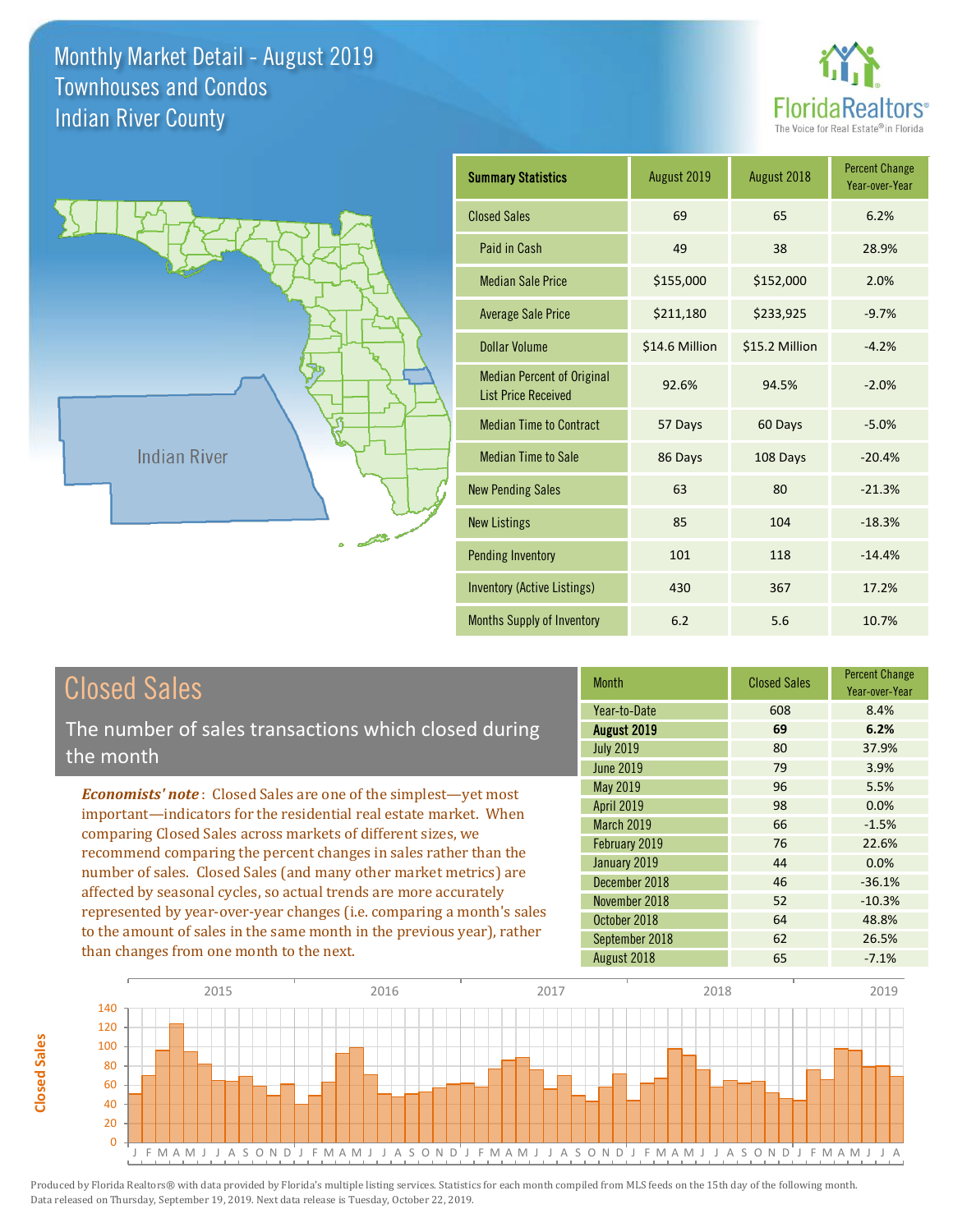

| Cash Sales                                                                     | <b>Month</b>      | <b>Cash Sales</b> | <b>Percent Change</b><br>Year-over-Year |
|--------------------------------------------------------------------------------|-------------------|-------------------|-----------------------------------------|
|                                                                                | Year-to-Date      | 425               | 3.4%                                    |
| The number of Closed Sales during the month in which                           | August 2019       | 49                | 28.9%                                   |
| buyers exclusively paid in cash                                                | <b>July 2019</b>  | 51                | 18.6%                                   |
|                                                                                | June 2019         | 50                | $-10.7%$                                |
|                                                                                | May 2019          | 72                | 12.5%                                   |
|                                                                                | <b>April 2019</b> | 68                | $-9.3%$                                 |
| <b>Economists' note:</b> Cash Sales can be a useful indicator of the extent to | <b>March 2019</b> | 47                | $-4.1%$                                 |
| which investors are participating in the market. Why? Investors are            | February 2019     | 57                | 26.7%                                   |
| far more likely to have the funds to purchase a home available up front,       | January 2019      | 31                | $-24.4%$                                |
| whereas the typical homebuyer requires a mortgage or some other                | December 2018     | 31                | $-41.5%$                                |
| form of financing. There are, of course, many possible exceptions, so          | November 2018     | 36                | 9.1%                                    |

this statistic should be interpreted with care.

| e other     | December 2018  | 31 | $-41.5%$ |
|-------------|----------------|----|----------|
| tions, so   | November 2018  | 36 | 9.1%     |
|             | October 2018   | 33 | 17.9%    |
|             | September 2018 | 36 | $-2.7%$  |
| August 2018 |                | 38 | $-32.1%$ |
|             |                |    |          |
| 2017        | 2018           |    | 2019     |
|             |                |    |          |



### Cash Sales as a Percentage of Closed Sales

The percentage of Closed Sales during the month which were Cash Sales

*Economists' note* : This statistic is simply another way of viewing Cash Sales. The remaining percentages of Closed Sales (i.e. those not paid fully in cash) each month involved some sort of financing, such as mortgages, owner/seller financing, assumed loans, etc.

| Month             | <b>Percent of Closed</b><br>Sales Paid in Cash | <b>Percent Change</b><br>Year-over-Year |
|-------------------|------------------------------------------------|-----------------------------------------|
| Year-to-Date      | 69.9%                                          | $-4.6%$                                 |
| August 2019       | 71.0%                                          | 21.4%                                   |
| <b>July 2019</b>  | 63.8%                                          | $-13.9%$                                |
| June 2019         | 63.3%                                          | $-14.1%$                                |
| May 2019          | 75.0%                                          | 6.7%                                    |
| <b>April 2019</b> | 69.4%                                          | $-9.3%$                                 |
| <b>March 2019</b> | 71.2%                                          | $-2.6%$                                 |
| February 2019     | 75.0%                                          | 3.3%                                    |
| January 2019      | 70.5%                                          | $-24.4%$                                |
| December 2018     | 67.4%                                          | $-8.4%$                                 |
| November 2018     | 69.2%                                          | 21.6%                                   |
| October 2018      | 51.6%                                          | $-20.7%$                                |
| September 2018    | 58.1%                                          | $-23.0%$                                |
| August 2018       | 58.5%                                          | $-26.9%$                                |

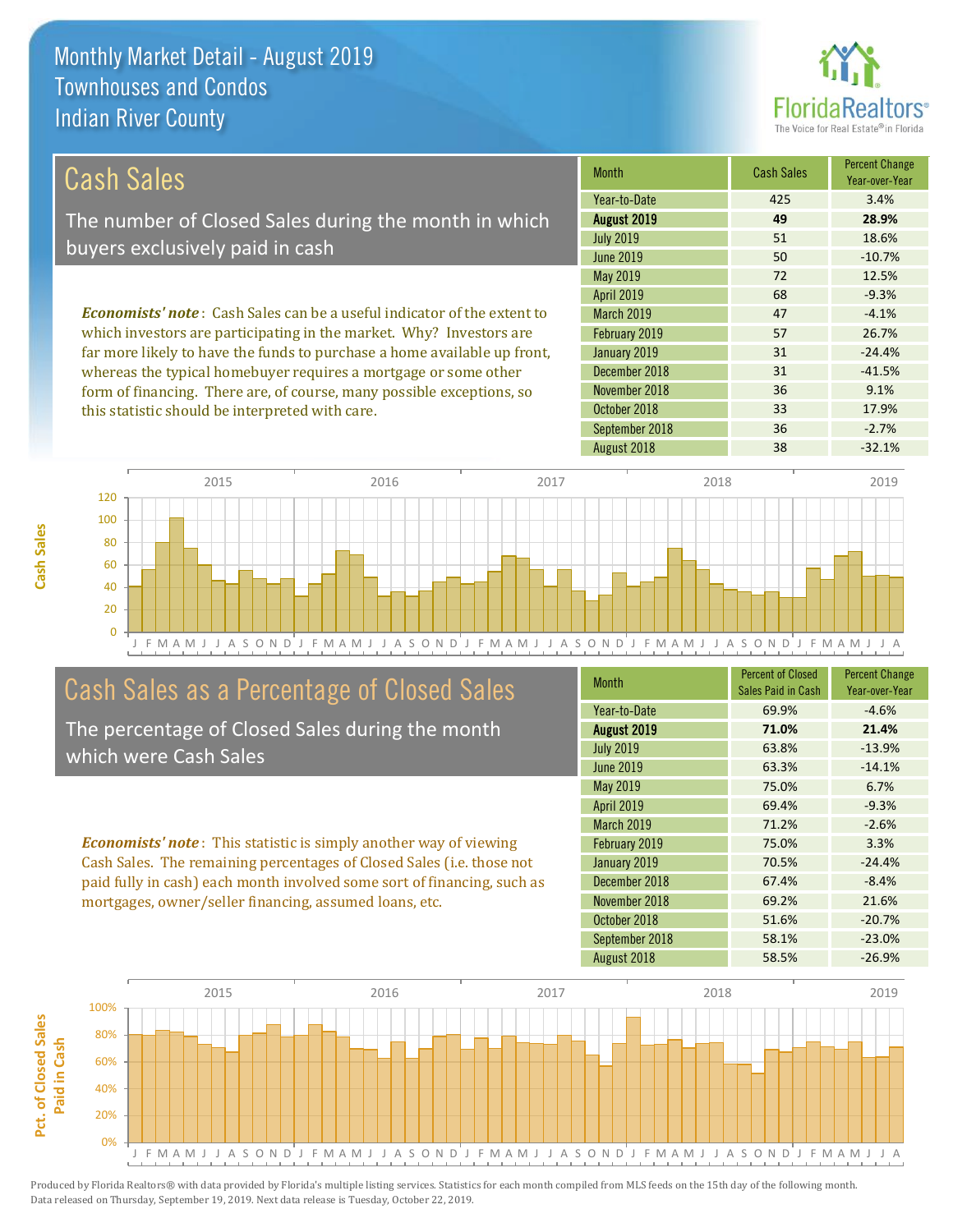

| <b>Median Sale Price</b>                           |                                                                           |      | <b>Month</b>      | <b>Median Sale Price</b> | <b>Percent Change</b><br>Year-over-Year |
|----------------------------------------------------|---------------------------------------------------------------------------|------|-------------------|--------------------------|-----------------------------------------|
|                                                    |                                                                           |      | Year-to-Date      | \$166,000                | 14.5%                                   |
|                                                    | The median sale price reported for the month (i.e. 50%                    |      | August 2019       | \$155,000                | 2.0%                                    |
|                                                    | of sales were above and 50% of sales were below)                          |      | <b>July 2019</b>  | \$154,250                | 5.3%                                    |
|                                                    |                                                                           |      | <b>June 2019</b>  | \$152,900                | $-9.0%$                                 |
|                                                    |                                                                           |      | May 2019          | \$204,000                | 45.7%                                   |
|                                                    | <b>Economists' note:</b> Median Sale Price is our preferred summary       |      | <b>April 2019</b> | \$184,250                | 7.1%                                    |
|                                                    | statistic for price activity because, unlike Average Sale Price, Median   |      | March 2019        | \$175,000                | 34.6%                                   |
|                                                    | Sale Price is not sensitive to high sale prices for small numbers of      |      | February 2019     | \$143,750                | 10.6%                                   |
|                                                    | homes that may not be characteristic of the market area. Keep in mind     |      | January 2019      | \$143,500                | 12.5%                                   |
|                                                    | that median price trends over time are not always solely caused by        |      | December 2018     | \$152,500                | 10.1%                                   |
|                                                    | changes in the general value of local real estate. Median sale price only |      | November 2018     | \$166,000                | 21.2%                                   |
|                                                    | reflects the values of the homes that sold each month, and the mix of     |      | October 2018      | \$158,000                | 12.9%                                   |
| the types of homes that sell can change over time. |                                                                           |      | September 2018    | \$142,250                | 9.4%                                    |
|                                                    |                                                                           |      | August 2018       | \$152,000                | 19.0%                                   |
|                                                    |                                                                           |      |                   |                          |                                         |
| 2015                                               | 2016                                                                      | 2017 |                   | 2018                     | 2019                                    |
|                                                    |                                                                           |      |                   |                          |                                         |



## Average Sale Price

The average sale price reported for the month (i.e. total sales in dollars divided by the number of sales)

*Economists' note* : Usually, we prefer Median Sale Price over Average Sale Price as a summary statistic for home prices. However, Average Sale Price does have its uses—particularly when it is analyzed alongside the Median Sale Price. For one, the relative difference between the two statistics can provide some insight into the market for higher-end homes in an area.

| <b>Month</b>      | <b>Average Sale Price</b> | <b>Percent Change</b><br>Year-over-Year |
|-------------------|---------------------------|-----------------------------------------|
| Year-to-Date      | \$288,098                 | 13.5%                                   |
| August 2019       | \$211,180                 | $-9.7%$                                 |
| <b>July 2019</b>  | \$285,630                 | 29.3%                                   |
| <b>June 2019</b>  | \$298,420                 | 10.5%                                   |
| May 2019          | \$298,964                 | 44.5%                                   |
| April 2019        | \$346,117                 | $-7.9%$                                 |
| <b>March 2019</b> | \$309,866                 | 64.1%                                   |
| February 2019     | \$217,632                 | $-9.8%$                                 |
| January 2019      | \$330,802                 | 36.9%                                   |
| December 2018     | \$220,007                 | 17.5%                                   |
| November 2018     | \$334,248                 | 57.8%                                   |
| October 2018      | \$290,472                 | 35.1%                                   |
| September 2018    | \$208,052                 | $-26.8%$                                |
| August 2018       | \$233,925                 | 6.4%                                    |



Produced by Florida Realtors® with data provided by Florida's multiple listing services. Statistics for each month compiled from MLS feeds on the 15th day of the following month. Data released on Thursday, September 19, 2019. Next data release is Tuesday, October 22, 2019.

**Average Sale Price**

**Average Sale Price**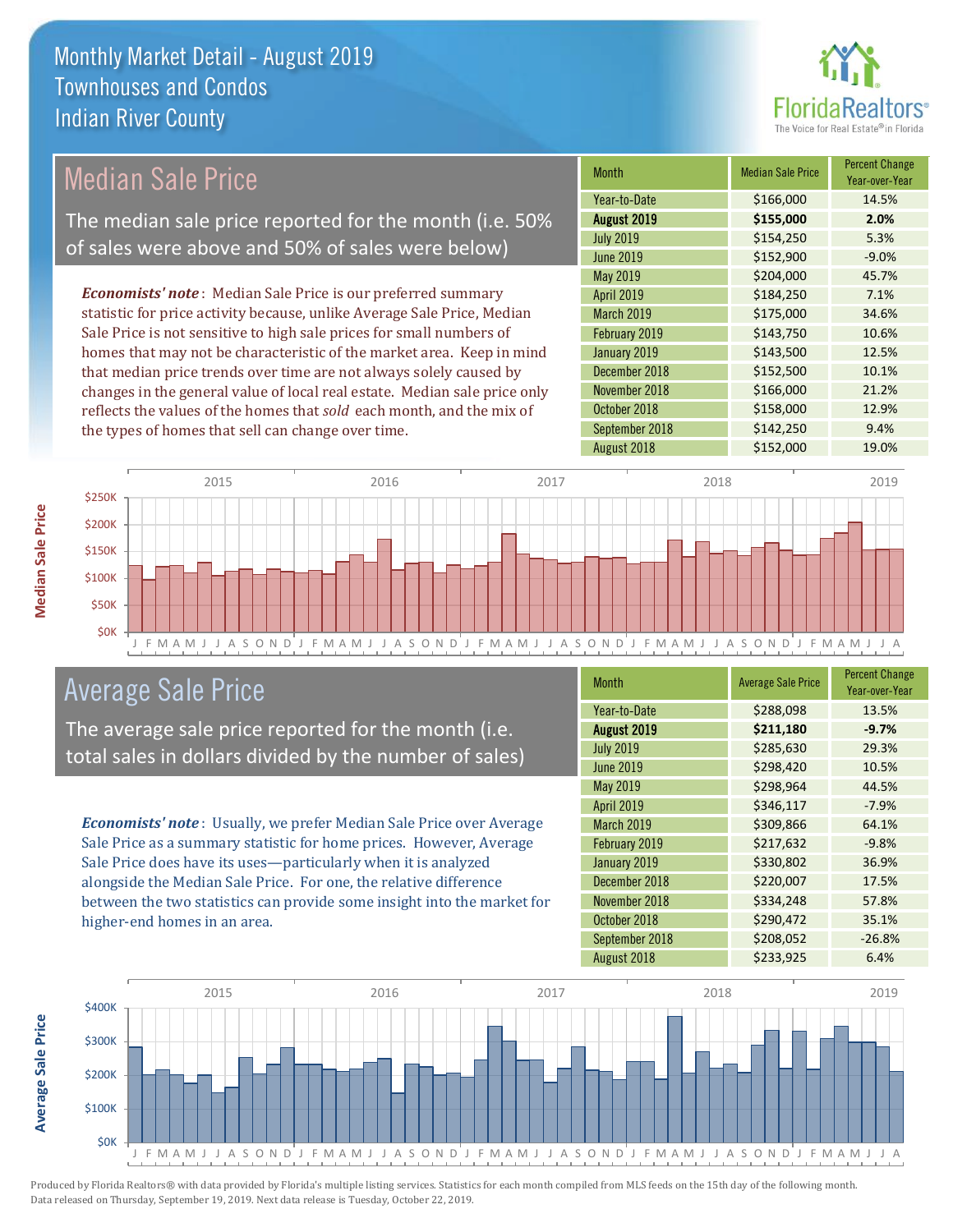

### Dollar Volume

The sum of the sale prices for all sales which closed during the month

*Economists' note* : Dollar Volume is simply the sum of all sale prices in a given time period, and can quickly be calculated by multiplying Closed Sales by Average Sale Price. It is a strong indicator of the health of the real estate industry in a market, and is of particular interest to real estate professionals, investors, analysts, and government agencies. Potential home sellers and home buyers, on the other hand, will likely be better served by paying attention to trends in the two components of Dollar Volume (i.e. sales and prices) individually.

| <b>Month</b>     | <b>Dollar Volume</b> | <b>Percent Change</b><br>Year-over-Year |
|------------------|----------------------|-----------------------------------------|
| Year-to-Date     | \$175.2 Million      | 23.0%                                   |
| August 2019      | \$14.6 Million       | $-4.2%$                                 |
| <b>July 2019</b> | \$22.9 Million       | 78.3%                                   |
| <b>June 2019</b> | \$23.6 Million       | 14.9%                                   |
| May 2019         | \$28.7 Million       | 52.4%                                   |
| April 2019       | \$33.9 Million       | $-7.9%$                                 |
| March 2019       | \$20.5 Million       | 61.6%                                   |
| February 2019    | \$16.5 Million       | 10.6%                                   |
| January 2019     | \$14.6 Million       | 36.9%                                   |
| December 2018    | \$10.1 Million       | $-24.9%$                                |
| November 2018    | \$17.4 Million       | 41.5%                                   |
| October 2018     | \$18.6 Million       | 101.1%                                  |
| September 2018   | \$12.9 Million       | $-7.4%$                                 |
| August 2018      | \$15.2 Million       | $-1.2%$                                 |



### Median Percent of Original List Price Received

The median of the sale price (as a percentage of the original list price) across all properties selling during the month

*Economists' note* : The Median Percent of Original List Price Received is useful as an indicator of market recovery, since it typically rises as buyers realize that the market may be moving away from them and they need to match the selling price (or better it) in order to get a contract on the house. This is usually the last measure to indicate a market has shifted from down to up, so it is what we would call a *lagging* indicator.

| <b>Month</b>       | Med. Pct. of Orig.<br><b>List Price Received</b> | <b>Percent Change</b><br>Year-over-Year |
|--------------------|--------------------------------------------------|-----------------------------------------|
| Year-to-Date       | 93.4%                                            | $-1.4%$                                 |
| <b>August 2019</b> | 92.6%                                            | $-2.0%$                                 |
| <b>July 2019</b>   | 93.1%                                            | $-0.6%$                                 |
| <b>June 2019</b>   | 92.4%                                            | $-1.1%$                                 |
| May 2019           | 93.8%                                            | $-1.7%$                                 |
| <b>April 2019</b>  | 93.6%                                            | $-2.2%$                                 |
| March 2019         | 93.2%                                            | $-1.9%$                                 |
| February 2019      | 93.9%                                            | 0.0%                                    |
| January 2019       | 94.9%                                            | $-0.3%$                                 |
| December 2018      | 93.1%                                            | $-2.9%$                                 |
| November 2018      | 94.4%                                            | $-0.2%$                                 |
| October 2018       | 94.3%                                            | $-0.9%$                                 |
| September 2018     | 93.8%                                            | 1.6%                                    |
| August 2018        | 94.5%                                            | $-0.3%$                                 |

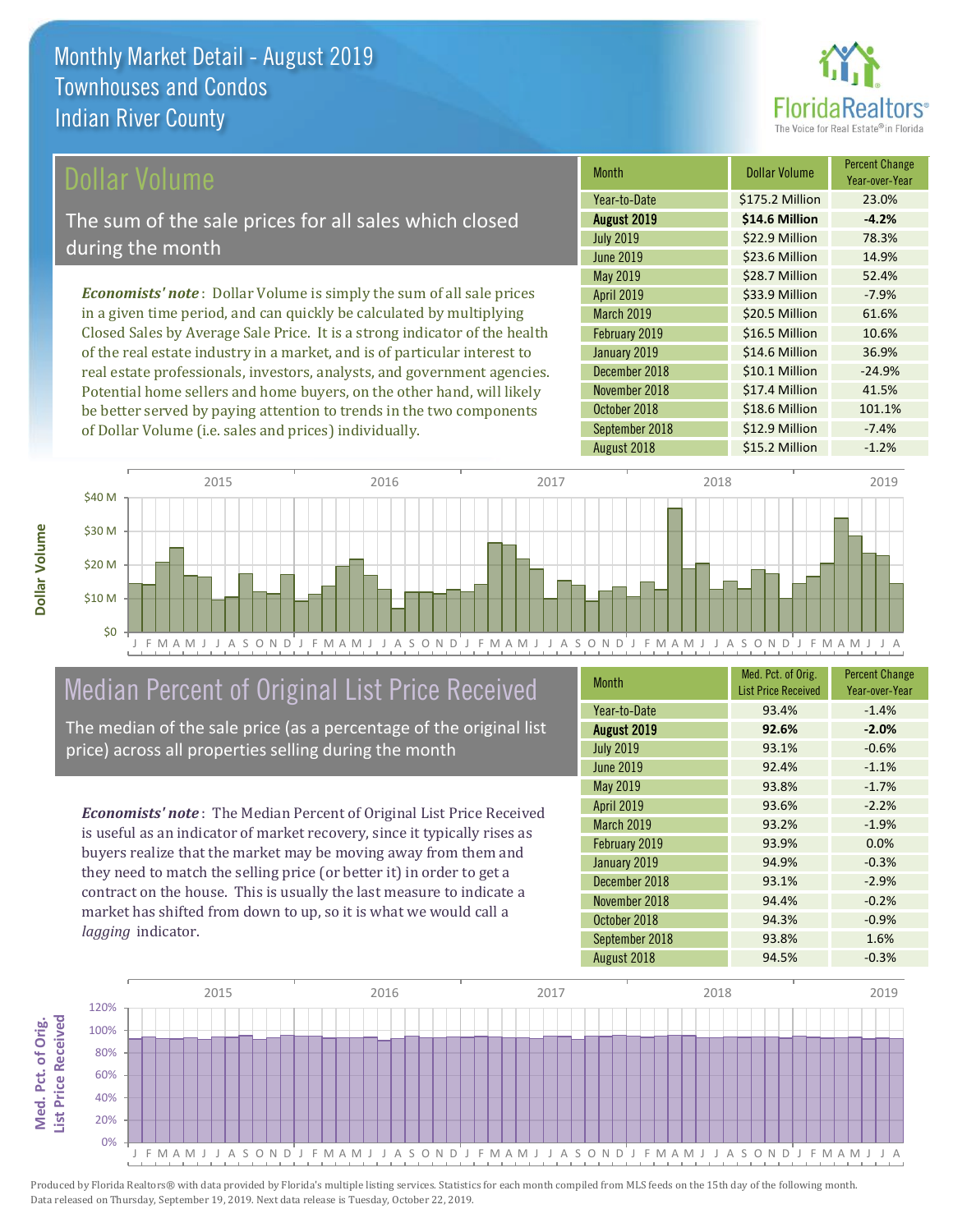

## Median Time to Contract

The median number of days between the listing date and contract date for all Closed Sales during the month

*Economists' note* : Like Time to Sale, Time to Contract is a measure of the length of the home selling process calculated for sales which closed during the month. The difference is that Time to Contract measures the number of days between the initial listing of a property and the signing of the contract which eventually led to the closing of the sale. When the gap between Median Time to Contract and Median Time to Sale grows, it is usually a sign of longer closing times and/or declining numbers of cash sales.

| <b>Month</b>      | <b>Median Time to</b><br>Contract | <b>Percent Change</b><br>Year-over-Year |
|-------------------|-----------------------------------|-----------------------------------------|
| Year-to-Date      | 57 Days                           | 23.9%                                   |
| August 2019       | 57 Days                           | $-5.0%$                                 |
| <b>July 2019</b>  | 84 Days                           | $-2.3%$                                 |
| <b>June 2019</b>  | 50 Days                           | 31.6%                                   |
| May 2019          | 56 Days                           | 47.4%                                   |
| <b>April 2019</b> | 40 Days                           | 8.1%                                    |
| March 2019        | 67 Days                           | 63.4%                                   |
| February 2019     | 79 Days                           | 79.5%                                   |
| January 2019      | 58 Days                           | 7.4%                                    |
| December 2018     | 52 Days                           | 13.0%                                   |
| November 2018     | 68 Days                           | $-15.0%$                                |
| October 2018      | 93 Days                           | 102.2%                                  |
| September 2018    | 41 Days                           | $-48.8%$                                |
| August 2018       | 60 Days                           | 50.0%                                   |



### Median Time to Sale

**Median Time to** 

**Median Time to** 

The median number of days between the listing date and closing date for all Closed Sales during the month

*Economists' note* : Time to Sale is a measure of the length of the home selling process, calculated as the number of days between the initial listing of a property and the closing of the sale. *Median* Time to Sale is the amount of time the "middle" property selling this month was on the market. That is, 50% of homes selling this month took *less* time to sell, and 50% of homes took *more* time to sell. Median Time to Sale gives a more accurate picture than Average Time to Sale, which can be skewed upward by small numbers of properties taking an abnormally long time to sell.

| <b>Month</b>      | <b>Median Time to Sale</b> | <b>Percent Change</b><br>Year-over-Year |
|-------------------|----------------------------|-----------------------------------------|
| Year-to-Date      | 101 Days                   | 13.5%                                   |
| August 2019       | 86 Days                    | $-20.4%$                                |
| <b>July 2019</b>  | 128 Days                   | 4.9%                                    |
| <b>June 2019</b>  | 93 Days                    | 14.8%                                   |
| May 2019          | 99 Days                    | 20.7%                                   |
| April 2019        | 88 Days                    | 11.4%                                   |
| <b>March 2019</b> | 101 Days                   | 31.2%                                   |
| February 2019     | 101 Days                   | 27.8%                                   |
| January 2019      | 95 Days                    | 0.0%                                    |
| December 2018     | 89 Days                    | 9.9%                                    |
| November 2018     | 115 Days                   | 1.8%                                    |
| October 2018      | 128 Days                   | 25.5%                                   |
| September 2018    | 81 Days                    | $-32.5%$                                |
| August 2018       | 108 Days                   | 31.7%                                   |

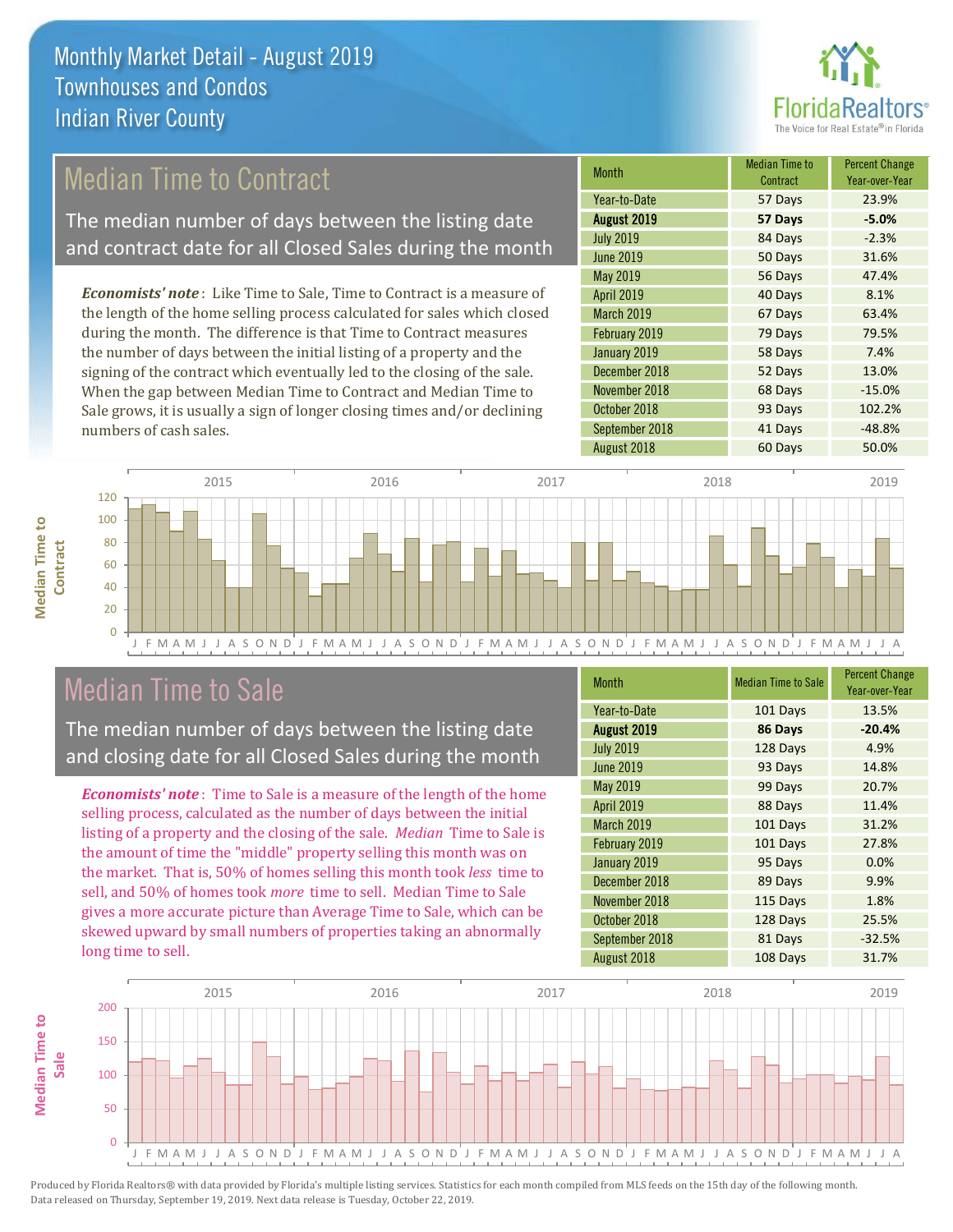

| <b>New Pending Sales</b>                                                       | <b>Month</b>      | <b>New Pending Sales</b> | <b>Percent Change</b><br>Year-over-Year |
|--------------------------------------------------------------------------------|-------------------|--------------------------|-----------------------------------------|
|                                                                                | Year-to-Date      | 642                      | $-1.7%$                                 |
| The number of listed properties that went under                                | August 2019       | 63                       | $-21.3%$                                |
| contract during the month                                                      | <b>July 2019</b>  | 67                       | 13.6%                                   |
|                                                                                | <b>June 2019</b>  | 71                       | 6.0%                                    |
|                                                                                | May 2019          | 91                       | 15.2%                                   |
| <b>Economists' note</b> : Because of the typical length of time it takes for a | <b>April 2019</b> | 91                       | $-2.2%$                                 |
| sale to close, economists consider Pending Sales to be a decent                | <b>March 2019</b> | 96                       | $-6.8%$                                 |
| indicator of potential future Closed Sales. It is important to bear in         | February 2019     | 78                       | $-12.4%$                                |
| mind, however, that not all Pending Sales will be closed successfully.         | January 2019      | 85                       | 2.4%                                    |
| So, the effectiveness of Pending Sales as a future indicator of Closed         | December 2018     | 48                       | 2.1%                                    |
| Sales is susceptible to changes in market conditions such as the               | November 2018     | 58                       | $-17.1%$                                |
| availability of financing for homebuvers and the inventory of                  | October 2018      | 45                       | $-16.7%$                                |



## New Listings

**New Listings**

**Pending Sales**

Pending Sales

distressed properties for sale.

The number of properties put onto the market during the month

availability of financing for homebuyers and the inventory of

*Economists' note* : New Listings tend to rise in delayed response to increasing prices, so they are often seen as a lagging indicator of market health. As prices rise, potential sellers raise their estimations of value—and in the most recent cycle, rising prices have freed up many potential sellers who were previously underwater on their mortgages. Note that in our calculations, we take care to not include properties that were recently taken off the market and quickly relisted, since these are not really *new* listings.

| <b>Month</b>      | <b>New Listings</b> | <b>Percent Change</b><br>Year-over-Year |
|-------------------|---------------------|-----------------------------------------|
| Year-to-Date      | 854                 | 3.0%                                    |
| August 2019       | 85                  | $-18.3%$                                |
| <b>July 2019</b>  | 84                  | 29.2%                                   |
| June 2019         | 72                  | 2.9%                                    |
| May 2019          | 82                  | 9.3%                                    |
| April 2019        | 114                 | $-2.6%$                                 |
| <b>March 2019</b> | 137                 | 7.0%                                    |
| February 2019     | 125                 | $-13.2%$                                |
| January 2019      | 155                 | 23.0%                                   |
| December 2018     | 73                  | 7.4%                                    |
| November 2018     | 110                 | 39.2%                                   |
| October 2018      | 103                 | 9.6%                                    |
| September 2018    | 71                  | 54.3%                                   |
| August 2018       | 104                 | 46.5%                                   |

September 2018 **49** 40.0%

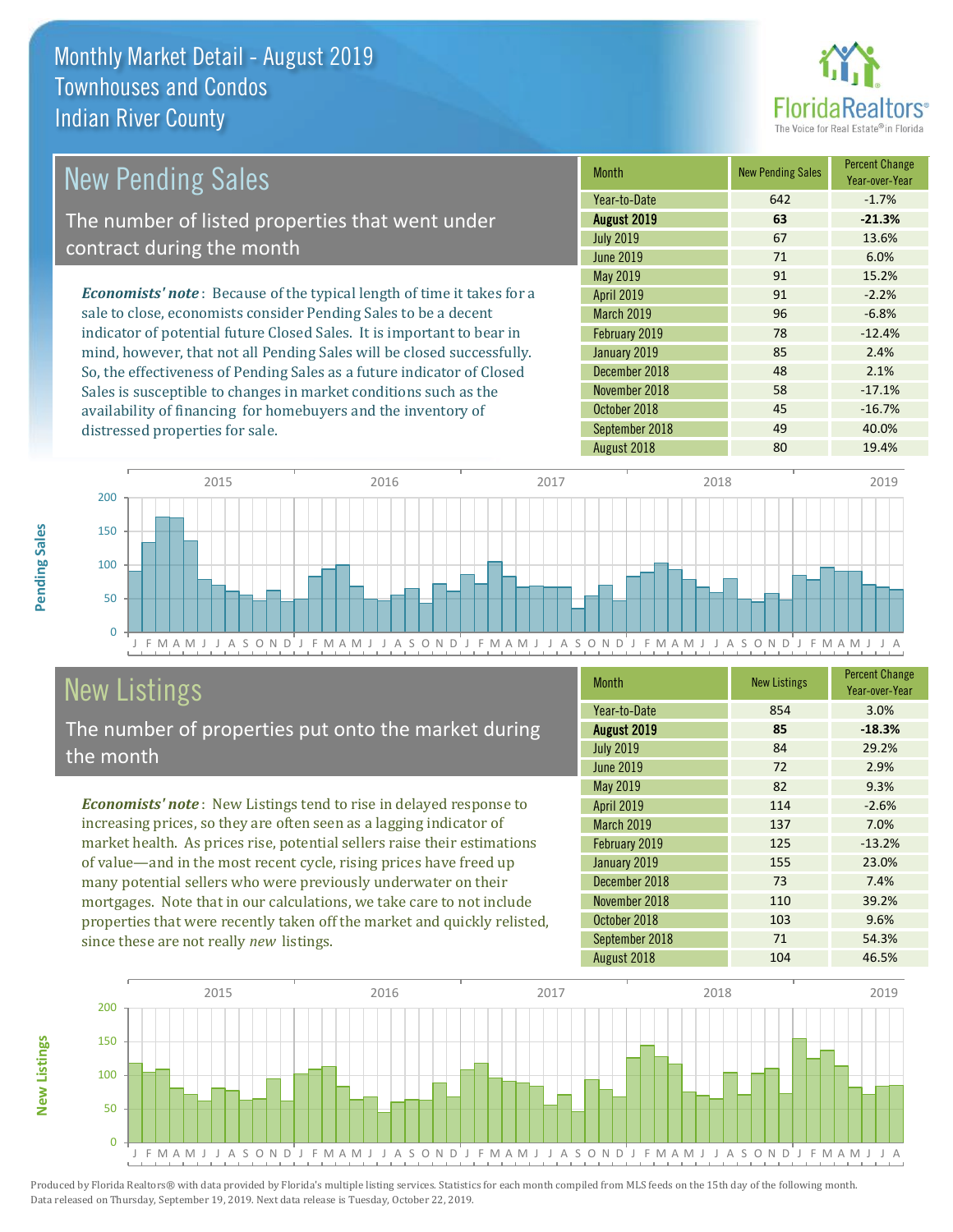

# *Economists' note* : There are a number of ways to define and calculate Inventory (Active Listings) The number of property listings active at the end of the month

Inventory. Our method is to simply count the number of active listings on the last day of the month, and hold this number to compare with the same month the following year. Inventory rises when New Listings are outpacing the number of listings that go off-market (regardless of whether they actually sell). Likewise, it falls when New Listings aren't keeping up with the rate at which homes are going off-market.

| <b>Month</b>             | Inventory | <b>Percent Change</b><br>Year-over-Year |
|--------------------------|-----------|-----------------------------------------|
| <b>YTD (Monthly Avg)</b> | 495       | 27.2%                                   |
| August 2019              | 430       | 17.2%                                   |
| <b>July 2019</b>         | 443       | 26.2%                                   |
| <b>June 2019</b>         | 463       | 28.6%                                   |
| <b>May 2019</b>          | 517       | 27.0%                                   |
| <b>April 2019</b>        | 539       | 27.4%                                   |
| <b>March 2019</b>        | 530       | 27.7%                                   |
| February 2019            | 537       | 27.6%                                   |
| January 2019             | 501       | 35.8%                                   |
| December 2018            | 443       | 35.9%                                   |
| November 2018            | 453       | 44.7%                                   |
| October 2018             | 418       | 20.5%                                   |
| September 2018           | 365       | 15.9%                                   |
| August 2018              | 367       | 16.9%                                   |



# Months Supply of Inventory

An estimate of the number of months it will take to deplete the current Inventory given recent sales rates

*Economists' note* : MSI is a useful indicator of market conditions. The benchmark for a balanced market (favoring neither buyer nor seller) is 5.5 months of inventory. Anything higher is traditionally a buyers' market, and anything lower is a sellers' market. There is no single accepted way of calculating MSI. A common method is to divide current Inventory by the most recent month's Closed Sales count, but this count is a usually poor predictor of future Closed Sales due to seasonal cycles. To eliminate seasonal effects, we use the 12-month average of monthly Closed Sales instead.

| <b>Month</b>             | <b>Months Supply</b> | <b>Percent Change</b><br>Year-over-Year |
|--------------------------|----------------------|-----------------------------------------|
| <b>YTD (Monthly Avg)</b> | 7.4                  | 23.3%                                   |
| August 2019              | 6.2                  | 10.7%                                   |
| <b>July 2019</b>         | 6.4                  | 20.8%                                   |
| <b>June 2019</b>         | 6.9                  | 25.5%                                   |
| May 2019                 | 7.7                  | 24.2%                                   |
| April 2019               | 8.1                  | 24.6%                                   |
| <b>March 2019</b>        | 8.0                  | 23.1%                                   |
| February 2019            | 8.1                  | 24.6%                                   |
| January 2019             | 7.7                  | 35.1%                                   |
| December 2018            | 6.8                  | 38.8%                                   |
| November 2018            | 6.7                  | 39.6%                                   |
| October 2018             | 6.1                  | 15.1%                                   |
| September 2018           | 5.5                  | 14.6%                                   |
| August 2018              | 5.6                  | 19.1%                                   |

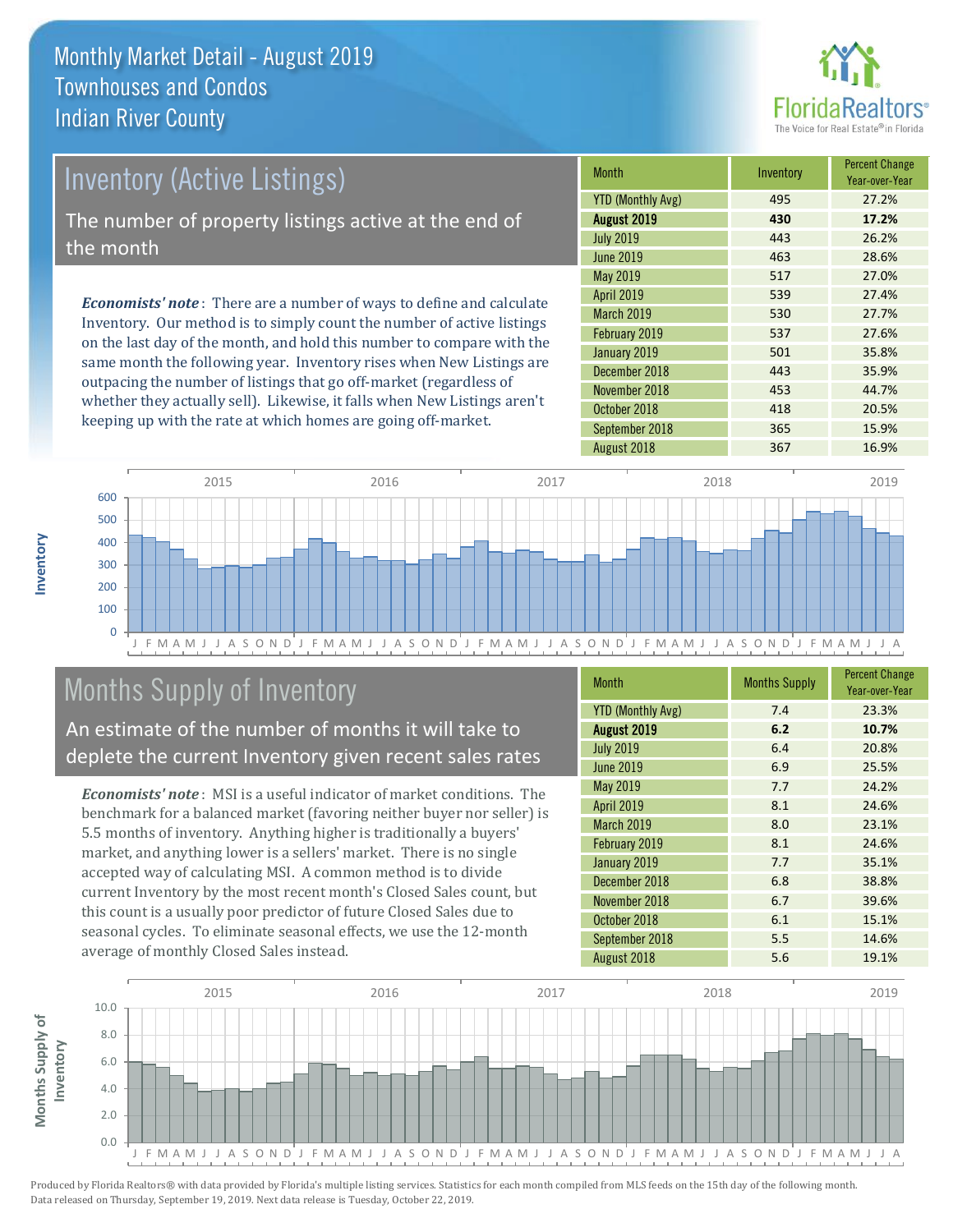

### Closed Sales by Sale Price

The number of sales transactions which closed during the month

*Economists' note:* Closed Sales are one of the simplest—yet most important—indicators for the residential real estate market. When comparing Closed Sales across markets of different sizes, we recommend comparing the percent changes in sales rather than the number of sales. Closed Sales (and many other market metrics) are affected by seasonal cycles, so actual trends are more accurately represented by year-over-year changes (i.e. comparing a month's sales to the amount of sales in the same month in the previous year), rather than changes from one month to the next.

| <b>Sale Price</b>     | <b>Closed Sales</b> | <b>Percent Change</b><br>Year-over-Year |
|-----------------------|---------------------|-----------------------------------------|
| Less than \$50,000    | $\mathbf{1}$        | N/A                                     |
| \$50,000 - \$99,999   | 10                  | $-37.5%$                                |
| $$100,000 - $149,999$ | 22                  | 37.5%                                   |
| $$150,000 - $199,999$ | 9                   | $-10.0%$                                |
| \$200,000 - \$249,999 | 8                   | 100.0%                                  |
| \$250,000 - \$299,999 | 7                   | 40.0%                                   |
| \$300,000 - \$399,999 | 8                   | 0.0%                                    |
| \$400,000 - \$599,999 | 1                   | $-75.0%$                                |
| \$600,000 - \$999,999 | $\mathcal{P}$       | N/A                                     |
| \$1,000,000 or more   | 1                   | $-50.0%$                                |



# Median Time to Contract by Sale Price The median number of days between the listing date

and contract date for all Closed Sales during the month

*Economists' note* : Like Time to Sale, Time to Contract is a measure of the length of the home selling process calculated for sales which closed during the month. The difference is that Time to Contract measures the number of days between the initial listing of a property and the signing of the contract which eventually led to the closing of the sale. When the gap between Median Time to Contract and Median Time to Sale grows, it is usually a sign of longer closing times and/or declining numbers of cash sales.

| <b>Sale Price</b>     | <b>Median Time to</b><br>Contract | <b>Percent Change</b><br>Year-over-Year |
|-----------------------|-----------------------------------|-----------------------------------------|
| Less than \$50,000    | 109 Days                          | N/A                                     |
| \$50,000 - \$99,999   | 86 Days                           | 160.6%                                  |
| $$100,000 - $149,999$ | 31 Days                           | $-44.6%$                                |
| $$150,000 - $199,999$ | 26 Days                           | $-67.9%$                                |
| \$200,000 - \$249,999 | 47 Days                           | $-79.7%$                                |
| \$250,000 - \$299,999 | 89 Days                           | $-21.9%$                                |
| \$300,000 - \$399,999 | 218 Days                          | 938.1%                                  |
| $$400,000 - $599,999$ | 77 Days                           | $-4.9%$                                 |
| \$600,000 - \$999,999 | 78 Days                           | N/A                                     |
| \$1,000,000 or more   | 202 Days                          | 304.0%                                  |



Produced by Florida Realtors® with data provided by Florida's multiple listing services. Statistics for each month compiled from MLS feeds on the 15th day of the following month. Data released on Thursday, September 19, 2019. Next data release is Tuesday, October 22, 2019.

**Median Time to Contract**

**Median Time to Contract**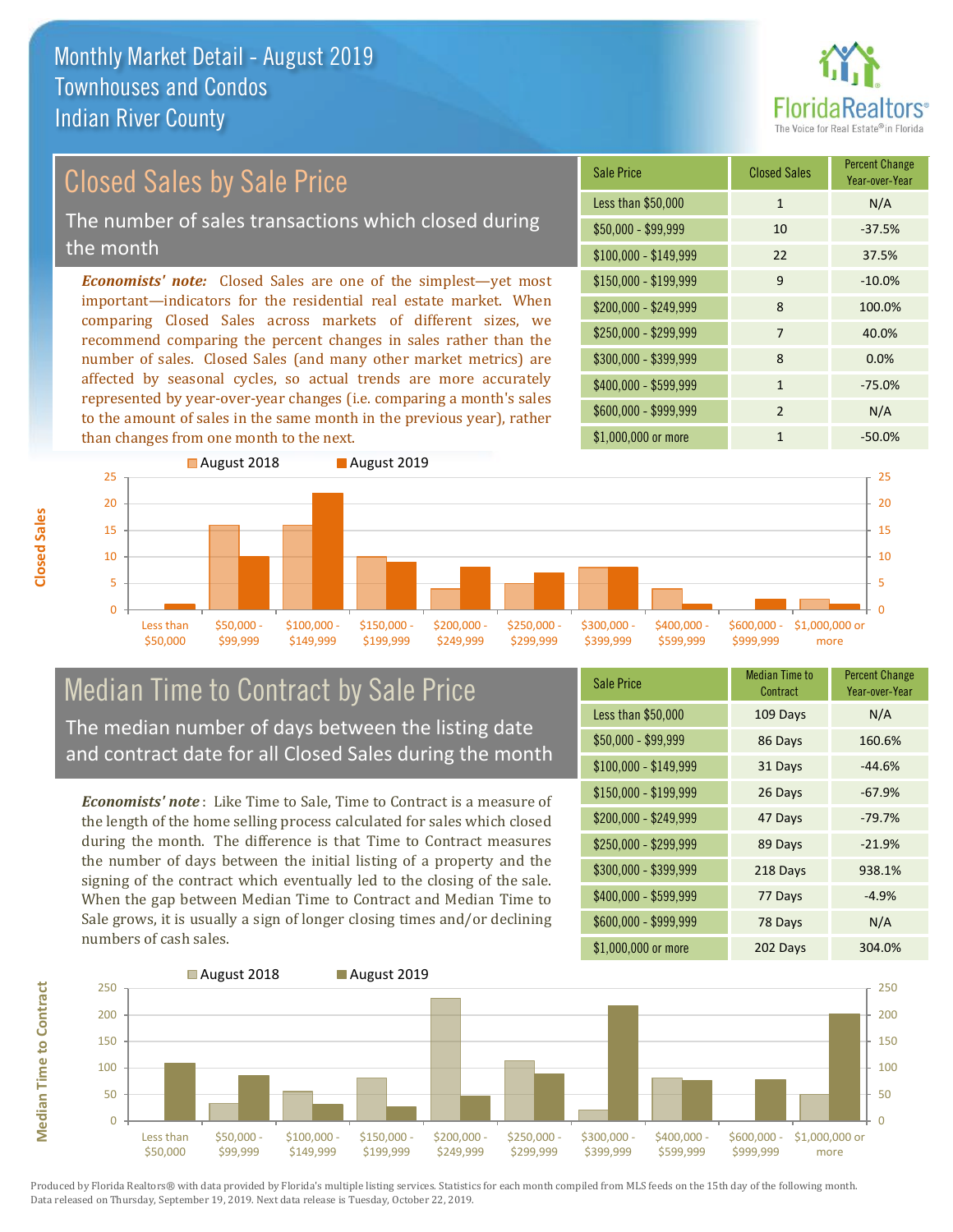

# New Listings by Initial Listing Price

The number of properties put onto the market during the month

*Economists' note:* New Listings tend to rise in delayed response to increasing prices, so they are often seen as a lagging indicator of market health. As prices rise, potential sellers raise their estimations of value—and in the most recent cycle, rising prices have freed up many potential sellers who were previously underwater on their mortgages. Note that in our calculations, we take care to not include properties that were recently taken off the market and quickly relisted, since these are not really *new* listings.

| <b>Initial Listing Price</b> | <b>New Listings</b> | <b>Percent Change</b><br>Year-over-Year |
|------------------------------|---------------------|-----------------------------------------|
| Less than \$50,000           | $\mathbf{1}$        | N/A                                     |
| \$50,000 - \$99,999          | 13                  | $-7.1%$                                 |
| $$100,000 - $149,999$        | 22                  | $-21.4%$                                |
| $$150,000 - $199,999$        | 19                  | 90.0%                                   |
| \$200,000 - \$249,999        | 3                   | $-70.0%$                                |
| \$250,000 - \$299,999        | 1                   | 0.0%                                    |
| \$300,000 - \$399,999        | 6                   | $-25.0%$                                |
| \$400,000 - \$599,999        | 11                  | 10.0%                                   |
| \$600,000 - \$999,999        | 5                   | $-37.5%$                                |
| \$1,000,000 or more          | 4                   | $-73.3%$                                |



### Inventory by Current Listing Price The number of property listings active at the end of the month

*Economists' note* : There are a number of ways to define and calculate Inventory. Our method is to simply count the number of active listings on the last day of the month, and hold this number to compare with the same month the following year. Inventory rises when New Listings are outpacing the number of listings that go off-market (regardless of whether they actually sell). Likewise, it falls when New Listings aren't keeping up with the rate at which homes are going off-market.

| <b>Current Listing Price</b> | Inventory    | <b>Percent Change</b><br>Year-over-Year |
|------------------------------|--------------|-----------------------------------------|
| Less than \$50,000           | $\mathbf{1}$ | N/A                                     |
| $$50,000 - $99,999$          | 38           | $-15.6%$                                |
| $$100,000 - $149,999$        | 62           | 55.0%                                   |
| $$150,000 - $199,999$        | 43           | 10.3%                                   |
| \$200,000 - \$249,999        | 23           | $-34.3%$                                |
| \$250,000 - \$299,999        | 36           | 16.1%                                   |
| \$300,000 - \$399,999        | 74           | 45.1%                                   |
| \$400,000 - \$599,999        | 59           | 13.5%                                   |
| \$600,000 - \$999,999        | 44           | 4.8%                                    |
| \$1,000,000 or more          | 50           | 56.3%                                   |



**New Listings**